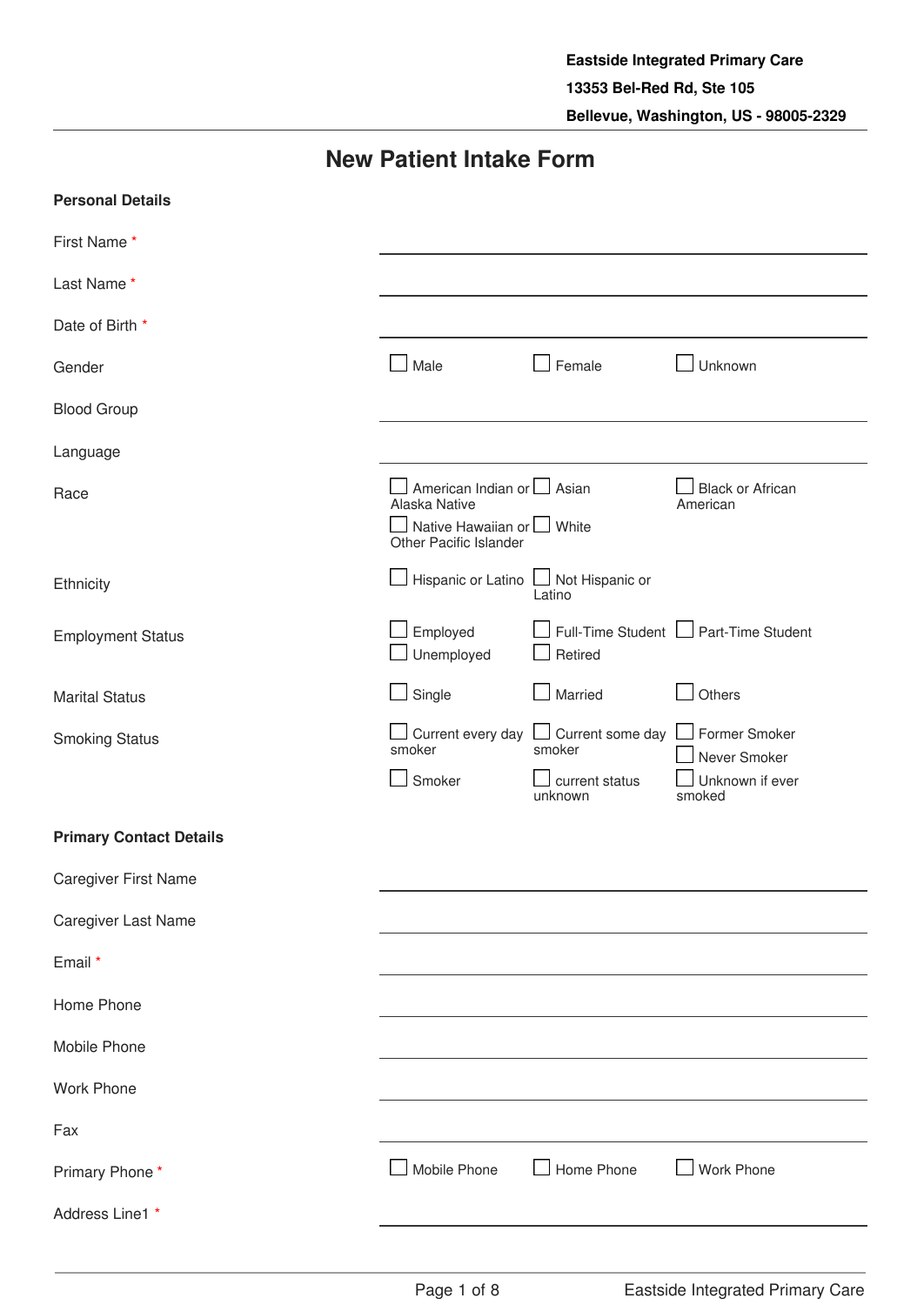|                                                                                            | Bellevue, Washington, US - 98005-2329 |
|--------------------------------------------------------------------------------------------|---------------------------------------|
| Address Line2                                                                              |                                       |
| City *                                                                                     |                                       |
| Country *                                                                                  |                                       |
| State *                                                                                    |                                       |
| Zip code *                                                                                 |                                       |
| Postbox No                                                                                 |                                       |
| <b>Emergency Contact Name</b>                                                              |                                       |
| <b>Emergency Contact Number</b>                                                            |                                       |
| Extn                                                                                       |                                       |
| <b>Screenings:</b>                                                                         |                                       |
| Date of your last annual physical exam                                                     |                                       |
| Date of your last dental visit                                                             |                                       |
| Date of your last eye appointment                                                          |                                       |
| Date of your last colonoscopy/colon cancer<br>screening stool testing (for ages 45 and up) |                                       |
| Date of your last mammogram (if<br>applicable)                                             |                                       |
| Date of your last PAP Smear/Well Woman<br>Exam (if applicable)                             |                                       |
| Date of your last bone density scan (if<br>applicable)                                     |                                       |
| Dermatology visit                                                                          |                                       |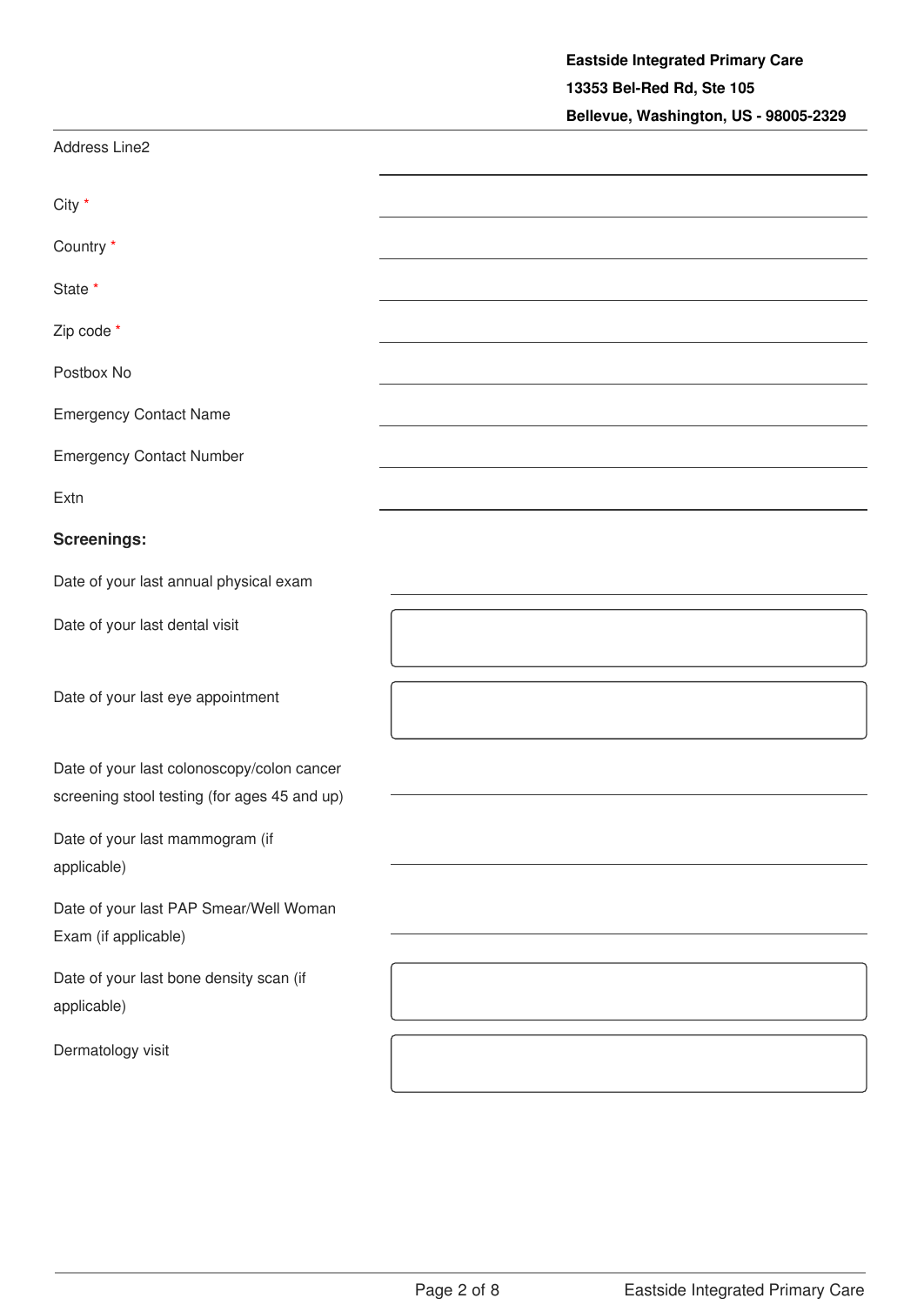#### **Allergies**

| <b>Allergies</b> | <b>Type</b> | <b>Severity</b> | <b>Reactions</b> |
|------------------|-------------|-----------------|------------------|
|                  |             |                 |                  |

#### **Supplements**

| <b>Supplement Name</b> | Intake Details |
|------------------------|----------------|
|                        |                |

#### **Medications**

| <b>Medication Name</b> | <b>Intake Details</b>                   |                                                                              |                                                                      |
|------------------------|-----------------------------------------|------------------------------------------------------------------------------|----------------------------------------------------------------------|
|                        |                                         |                                                                              |                                                                      |
| Chief Complaint: *     |                                         |                                                                              |                                                                      |
| Past Medical History * | N/A<br>Allergies/Hay<br>Fever           | <b>Scarlet Fever</b><br>Autoimmune<br>disease (Please<br>specify in "other") | <b>Rheumatic Fever</b><br>COVID-19<br>Prediabetes<br>Diabetes Type I |
|                        | Diabetes Type II<br>Hypothyroid         | Alcoholism<br>Dizziness/Fainting                                             | Hyperthyroid<br>Shortness of<br><b>Breath</b>                        |
|                        | Esophageal<br><b>Stricture</b>          | <b>Arthritis</b><br><b>Heart Palpitations</b>                                | <b>HIV/AIDS</b><br>Arrhythmia                                        |
|                        | Orthopnea                               | <b>Congestive Heart</b><br>Failure                                           | <b>Heart Murmur</b><br>High Blood<br>Pressure                        |
|                        | <b>High Cholesterol</b>                 | Claudication                                                                 | Liver<br>Disease/Hepatitis                                           |
|                        | Chest Pain/Angina<br>Sexual Dysfunction | <b>GI Disorder</b><br><b>Urinary Disorder</b>                                | Kidney Disease<br>Menstrual<br>Dysfunction                           |
|                        | Venereal Disease<br>Endocrine Disease L | Colon Polyps<br><b>Congenital Heart</b>                                      | Stroke/TIA<br>Ulcer                                                  |
|                        |                                         | Disease                                                                      | COPD                                                                 |
|                        | Anemia<br>Gout                          | Anxiety<br>Gallbladder Issue                                                 | Epilepsy<br><b>Heart Attack</b>                                      |
|                        | Asthma                                  | Cancer (Please<br>specify in "other" which<br>type)                          |                                                                      |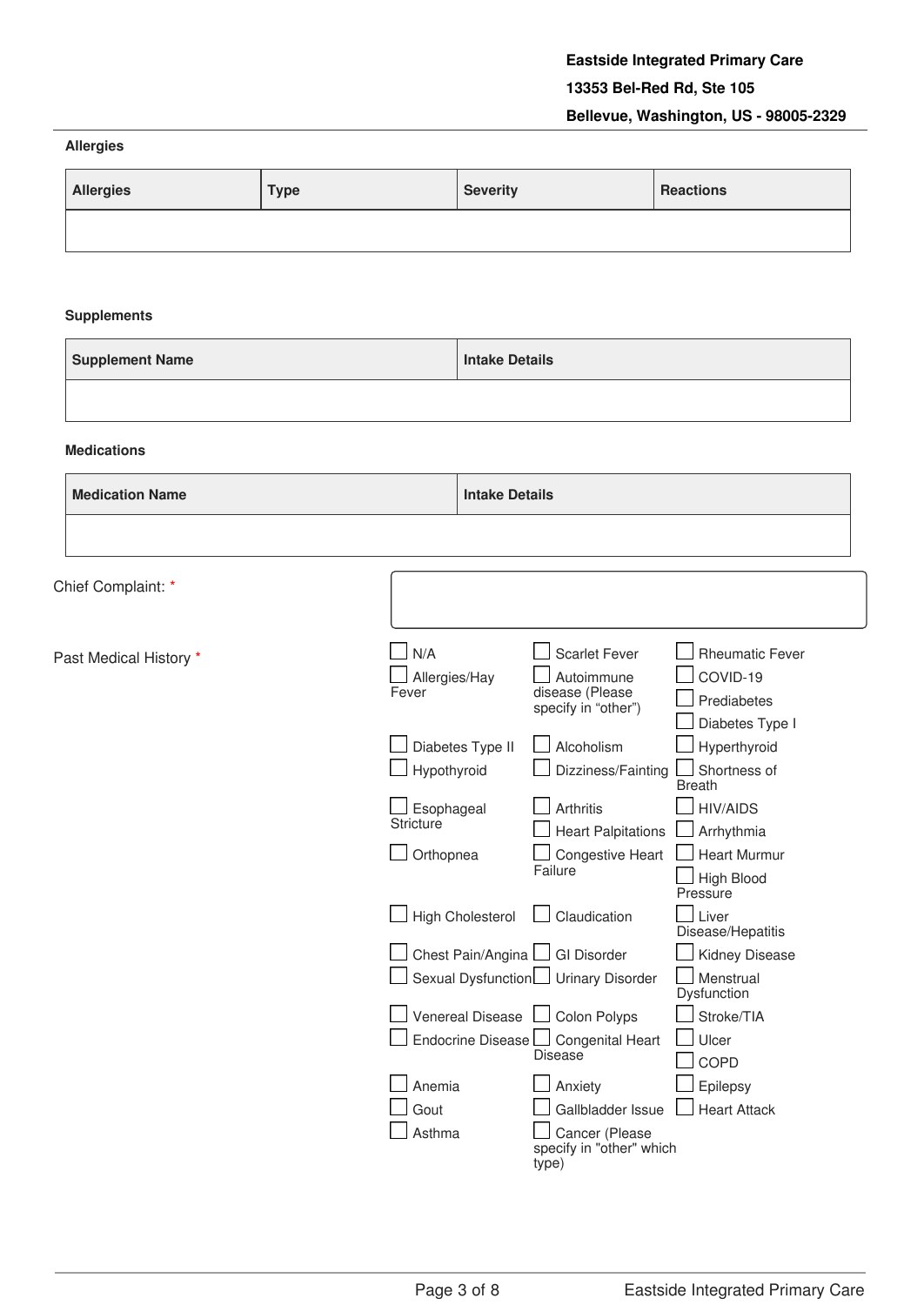**Eastside Integrated Primary Care 13353 Bel-Red Rd, Ste 105 Bellevue, Washington, US - 98005-2329**

| Hospitalization/Surgical History/Imaging |                          |                                          |                                                            |
|------------------------------------------|--------------------------|------------------------------------------|------------------------------------------------------------|
| (Please state month/year): *             |                          |                                          |                                                            |
| <b>Family History:</b>                   |                          |                                          |                                                            |
|                                          |                          |                                          |                                                            |
| Mother - *                               | Asthma                   | <b>Heart Attack</b>                      | Dementia                                                   |
|                                          | <b>Alzheimers</b>        | <b>Heart Disease</b>                     | <b>High Cholesterol</b>                                    |
|                                          | Hypertension             | <b>Stroke</b>                            | <b>Breast Cancer</b>                                       |
|                                          | Colon Cancer             | Lung Cancer                              | <b>Other Cancer</b><br>(Please specify in<br>"other")      |
|                                          | <b>Colorectal Polyps</b> | Glaucoma                                 | Diabetes Type I                                            |
|                                          | Diabetes Type II         | Epilepsy                                 | Gastrointestinal<br>Disease (Please<br>specify in 'other") |
|                                          | Liver Disease            | Kidney Disease                           | Osteoarthritis                                             |
|                                          | Rheumatoid               | Other type of                            | Hyperthyroid                                               |
|                                          | Arthritis                | arthritis (please specify<br>in "other") | Hypothyroid                                                |
|                                          |                          |                                          | Anxiety                                                    |
|                                          | Depression               | Unknown                                  |                                                            |
| Father - *                               | Asthma                   | <b>Heart Disease</b>                     | <b>Heart Attack</b>                                        |
|                                          | Dementia                 | <b>Alzheimers</b>                        | <b>High Cholesterol</b>                                    |
|                                          | Hypertension             | <b>Stroke</b>                            | <b>Breast Cancer</b>                                       |
|                                          | Colon Cancer             | Lung Cancer                              | Other Cancer                                               |
|                                          |                          |                                          | (Please specify in<br>"other"                              |
|                                          | <b>Colorectal Polyps</b> | Glaucoma                                 | Diabetes Type I                                            |
|                                          | Diabetes Type II         | Epilepsy                                 | Gastrointestinal<br><b>Disease</b>                         |
|                                          | Liver Disease            | Kidney Disease                           | Osteoarthritis                                             |
|                                          | Rheumatoid               | Other type of                            | Thyroid disease                                            |
|                                          | Arhritis                 | arthritis (please specify<br>in "other"  | Anxiety                                                    |
|                                          |                          |                                          | Depression                                                 |
|                                          | Unknown                  |                                          |                                                            |
| Maternal Grandmother - *                 | Asthma                   | <b>Heart Disease</b>                     | <b>Heart Attack</b>                                        |
|                                          | Dementia                 | Alzheimers                               | <b>High Cholesterol</b>                                    |
|                                          | Hypertension             | <b>Stroke</b>                            | <b>Breast Cancer</b>                                       |
|                                          | Colon Cancer             | Lung Cancer                              | Other Cancer<br>(Please specify in<br>"other")             |
|                                          | <b>Colorectal Polyps</b> | Glaucoma                                 | Diabetes Type I                                            |
|                                          | Diabetes Type II         | Epilepsy                                 | Gastrointestinal<br>Disease (Please<br>specify in 'other") |
|                                          | Liver Disease            | Kidney Disease                           | Osteoarthritis                                             |
|                                          | Rheumatoid               | Other type of                            | Hyperthyroid                                               |
|                                          | Arthritis                | arthritis (please specify<br>in "other") | Hypothyroid                                                |
|                                          |                          |                                          | Anxiety                                                    |
|                                          | Depression               | Unknown                                  |                                                            |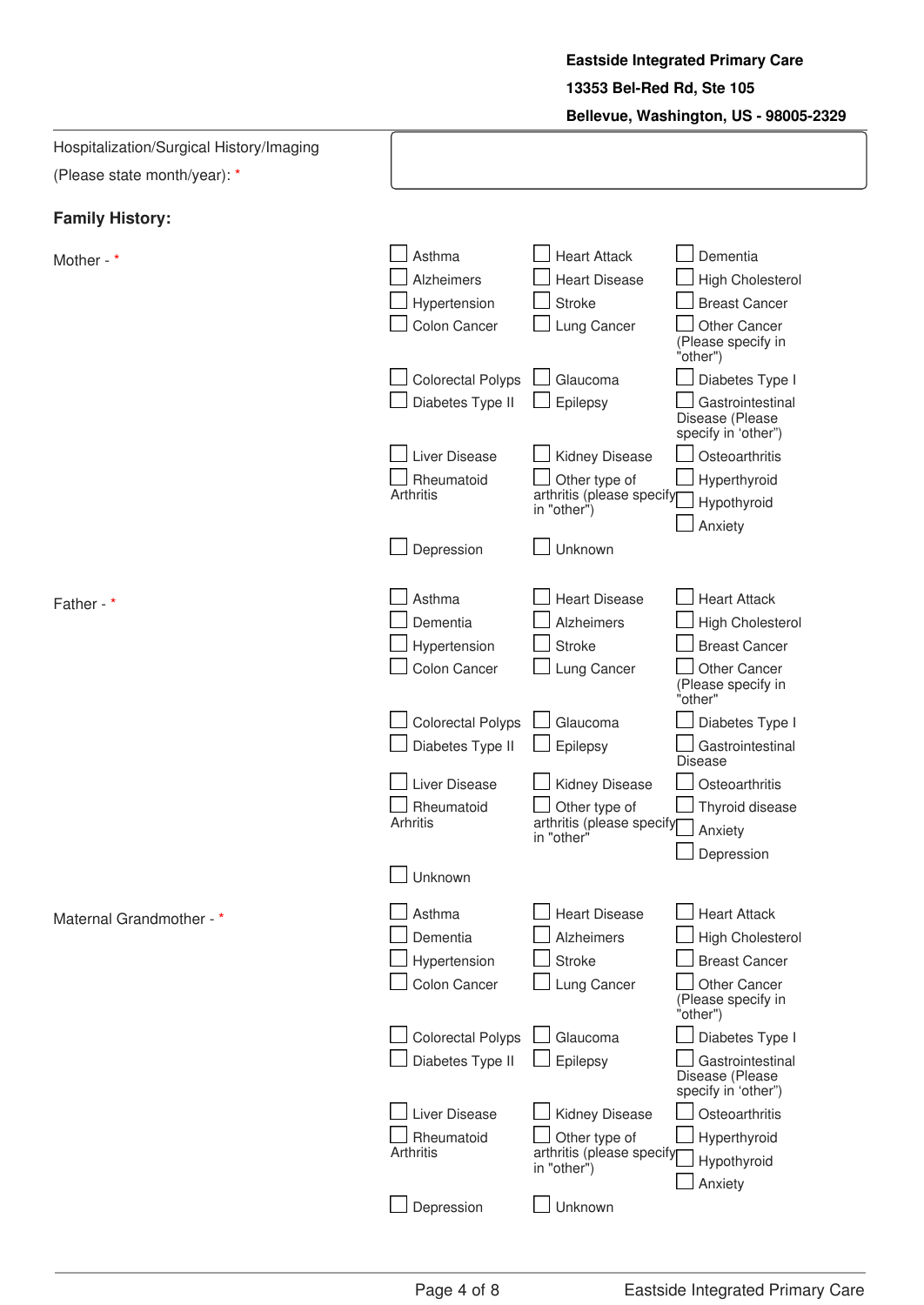#### **Eastside Integrated Primary Care**

#### **13353 Bel-Red Rd, Ste 105**

**Bellevue, Washington, US - 98005-2329**

| Paternal Grandmother - * | Asthma                   | <b>Heart Disease</b>                     | <b>Heart Attack</b>                                        |
|--------------------------|--------------------------|------------------------------------------|------------------------------------------------------------|
|                          | Dementia                 | <b>Alzheimers</b>                        | High Cholesterol                                           |
|                          | Hypertension             | <b>Stroke</b>                            | <b>Breast Cancer</b>                                       |
|                          | Colon Cancer             | Lung Cancer                              | <b>Other Cancer</b><br>(Please specify in<br>"other")      |
|                          | <b>Colorectal Polyps</b> | Glaucoma                                 | Diabetes Type I                                            |
|                          | Diabetes Type II         | Epilepsy                                 | Gastrointestinal<br>Disease (Please<br>specify in 'other") |
|                          | Liver Disease            | Kidney Disease                           | Osteoarthritis                                             |
|                          | Rheumatoid               | Other type of                            | Hyperthyroid                                               |
|                          | Arthritis                | arthritis (please specify<br>in "other") | Hypothyroid                                                |
|                          |                          |                                          | Anxiety                                                    |
|                          | Depression               | Unknown                                  |                                                            |
| Maternal Grandfather - * | Asthma                   | <b>Heart Disease</b>                     | <b>Heart Attack</b>                                        |
|                          | Dementia                 | <b>Alzheimers</b>                        | <b>High Cholesterol</b>                                    |
|                          | Hypertension             | <b>Stroke</b>                            | <b>Breast Cancer</b>                                       |
|                          | Colon Cancer             | Lung Cancer                              | Other Cancer<br>(Please specify in<br>"other")             |
|                          | <b>Colorectal Polyps</b> | Glaucoma                                 | Diabetes Type I                                            |
|                          | Diabetes Type II         | Epilepsy                                 | Gastrointestinal<br>Disease (Please<br>specify in 'other") |
|                          | Liver Disease            | Kidney Disease                           | Osteoarthritis                                             |
|                          | Rheumatoid               | Other type of                            | Hyperthyroid                                               |
|                          | Arthritis                | arthritis (please specify<br>in "other") | Hypothyroid                                                |
|                          |                          |                                          | Anxiety                                                    |
|                          | Depression               | Unknown                                  |                                                            |
| Paternal Grandfather - * | Asthma                   | <b>Heart Disease</b>                     | <b>Heart Attack</b>                                        |
|                          | Dementia                 | <b>Alzheimers</b>                        | <b>High Cholesterol</b>                                    |
|                          | Hypertension             | <b>Stroke</b>                            | <b>Breast Cancer</b>                                       |
|                          | Colon Cancer             | Lung Cancer                              | Other Cancer<br>(Please specify in<br>"other")             |
|                          | <b>Colorectal Polyps</b> | Glaucoma                                 | Diabetes Type I                                            |
|                          | Diabetes Type II         | Epilepsy                                 | Gastrointestinal<br>Disease (Please<br>specify in 'other") |
|                          | Liver Disease            | Kidney Disease                           | Osteoarthritis                                             |
|                          | Rheumatoid               | Other type of                            | Hyperthyroid                                               |
|                          | Arthritis                | arthritis (please specify<br>in "other") | Hypothyroid                                                |
|                          |                          |                                          | Anxiety                                                    |
|                          | Depression               | Unknown                                  |                                                            |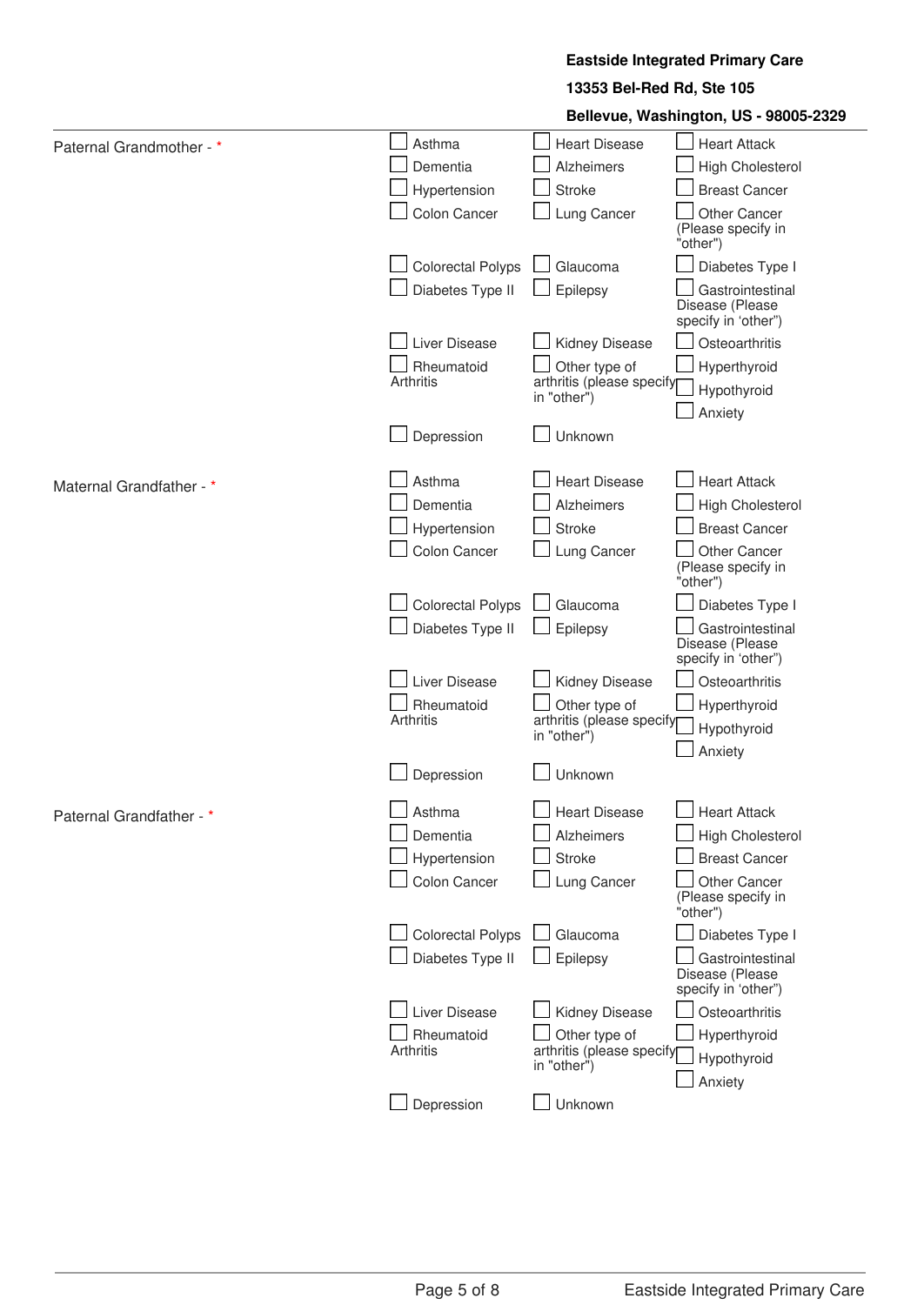#### **Eastside Integrated Primary Care**

#### **13353 Bel-Red Rd, Ste 105**

**Bellevue, Washington, US - 98005-2329**

|                                             |                          |                                          | Dellevue, washington, 00 - 30000-2023                      |
|---------------------------------------------|--------------------------|------------------------------------------|------------------------------------------------------------|
| Sister - *                                  | Asthma                   | <b>Heart Disease</b>                     | <b>Heart Attack</b>                                        |
|                                             | Dementia                 | <b>Alzheimers</b>                        | <b>High Cholesterol</b>                                    |
|                                             | Hypertension             | <b>Stroke</b>                            | <b>Breast Cancer</b>                                       |
|                                             | Colon Cancer             | Lung Cancer                              | Other Cancer<br>(Please specify in<br>"other")             |
|                                             | <b>Colorectal Polyps</b> | Glaucoma                                 | Diabetes Type I                                            |
|                                             | Diabetes Type II         | Epilepsy                                 | Gastrointestinal<br>Disease (Please<br>specify in 'other") |
|                                             | Liver Disease            | Kidney Disease                           | Osteoarthritis                                             |
|                                             | Rheumatoid               | Other type of                            | Hyperthyroid                                               |
|                                             | Arthritis                | arthritis (please specify<br>in "other") | Hypothyroid                                                |
|                                             |                          |                                          | Anxiety                                                    |
|                                             | Depression               | Unknown                                  | N/A                                                        |
| Brother - *                                 | Asthma                   | <b>Heart Disease</b>                     | <b>Heart Attack</b>                                        |
|                                             | Dementia                 | Alzheimers                               | <b>High Cholesterol</b>                                    |
|                                             | Hypertension             | <b>Stroke</b>                            | <b>Breast Cancer</b>                                       |
|                                             | Colon Cancer             | Lung Cancer                              | Other Cancer<br>(Please specify in<br>"other")             |
|                                             | <b>Colorectal Polyps</b> | Glaucoma                                 | Diabetes Type I                                            |
|                                             | Diabetes Type II         | Epilepsy                                 | Gastrointestinal<br>Disease (Please<br>specify in 'other") |
|                                             | Liver Disease            | Kidney Disease                           | Osteoarthritis                                             |
|                                             | Rheumatoid               | Other type of                            | Hyperthyroid                                               |
|                                             | Arthritis                | arthritis (please specify<br>in "other") | Hypothyroid                                                |
|                                             |                          |                                          | Anxiety                                                    |
|                                             | Depression               | Unknown                                  | N/A                                                        |
| <b>Social History:</b>                      |                          |                                          |                                                            |
| Relationship Status/Living Situation *      |                          |                                          |                                                            |
|                                             |                          |                                          |                                                            |
| Occupation *                                |                          |                                          |                                                            |
|                                             |                          |                                          |                                                            |
| Recreational Drug Use *                     | $\Box$ Yes $\Box$ No     |                                          |                                                            |
| If yes to the above, please let us know     |                          |                                          |                                                            |
| type/amount/frequency                       |                          |                                          |                                                            |
|                                             |                          |                                          |                                                            |
| Dietary Restrictions?*                      | $\Box$ Yes $\Box$ No     |                                          |                                                            |
| If so - what are your dietary restrictions? |                          |                                          |                                                            |
|                                             |                          |                                          |                                                            |
|                                             |                          |                                          |                                                            |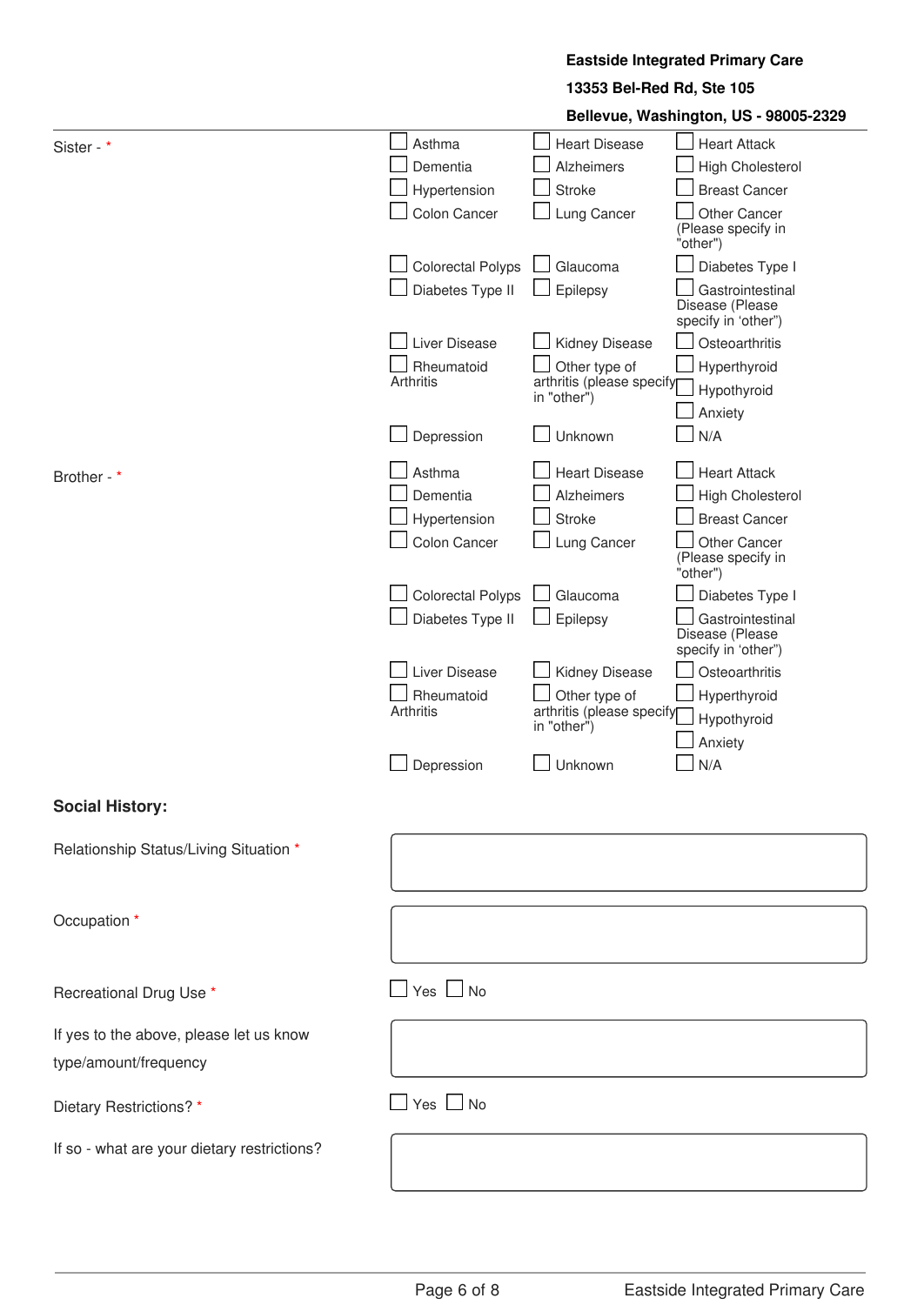# **Eastside Integrated Primary Care**

#### **13353 Bel-Red Rd, Ste 105**

### **Bellevue, Washington, US - 98005-2329**

| Breakfast (please report a typical meal for<br>you) *                                                      |                                                 |                          |                               |
|------------------------------------------------------------------------------------------------------------|-------------------------------------------------|--------------------------|-------------------------------|
| Lunch (please report a typical meal for you)                                                               |                                                 |                          |                               |
| Dinner (please report a typical meal for<br>you) *                                                         |                                                 |                          |                               |
| Do you use any nicotine containing<br>products? *                                                          | $Yes \tN$                                       |                          |                               |
| If you do use nicotine products, what kind?                                                                | Cigarettes<br>Chewing                           | Cigars<br>Nicotine Patch | Vaping                        |
| Please list quantity and duration of how<br>long you have been using the nicotine<br>containing product(s) |                                                 |                          |                               |
| Approximately how much water do you<br>drink per day (in fl oz or liters)? *                               |                                                 |                          |                               |
| Do you consume caffeine? *                                                                                 | $Yes \Box No$                                   |                          |                               |
| If the answer to the above is yes -- please<br>let us know type/amount/frequency                           |                                                 |                          |                               |
| Do you consume alcohol? *                                                                                  | $Yes \Box No$                                   |                          |                               |
| If the answer above is yes -- please let us<br>know type/amount/frequency.                                 |                                                 |                          |                               |
| Difficulty sleeping? *                                                                                     | $Yes \tN$                                       |                          |                               |
| Continual sleep disturbance? *                                                                             | Yes $\Box$ No                                   |                          |                               |
| Snoring? *                                                                                                 | $Yes \tN$                                       |                          |                               |
| Early morning awakening? *                                                                                 | $Yes \Box No$                                   |                          |                               |
| Daytime Drowsiness?*                                                                                       | $Yes \Box No$                                   |                          |                               |
| What is your exercise routine? *                                                                           |                                                 |                          |                               |
| How would you describe your bowel<br>movements? (Check all that apply) *                                   | Daily<br>Well formed<br>A few times per<br>week | Loose<br>Easy to Pass    | Diarrhea<br>Difficult to Pass |